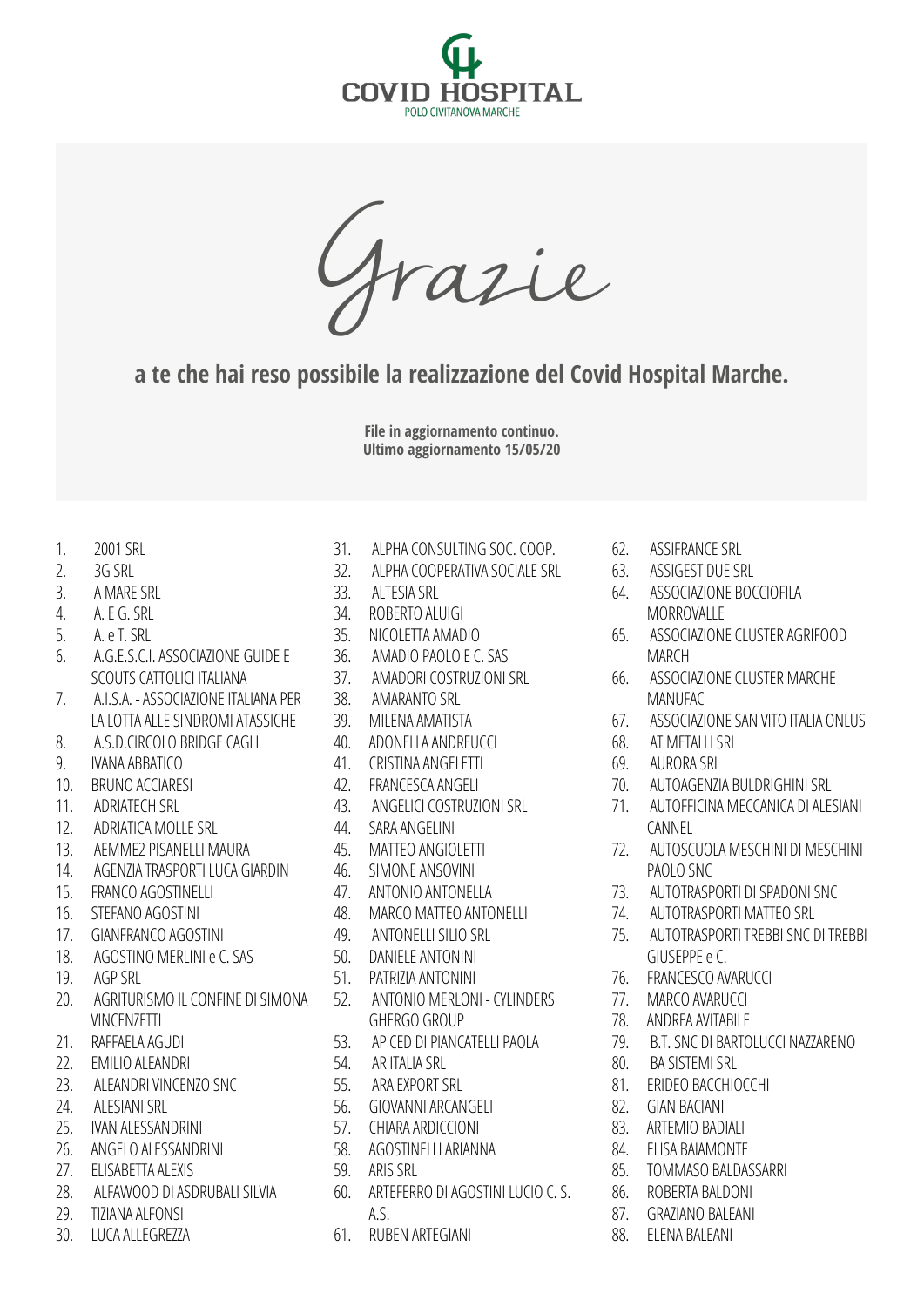|      | 89. BANCA D'ITALIA PER LA REGIONE      |
|------|----------------------------------------|
|      | <b>MARCHE</b>                          |
| 90.  | BANCA PROFILO SPA                      |
| 91.  | LISA BARBETTI                          |
| 92.  | FEDERICA BARCAGLIONI                   |
| 93.  | <b>CARLO BARONE</b>                    |
| 94.  | MARCO BARONTINI                        |
|      | 95. GIANFRANCO BARTOLI                 |
| 96.  | SILVIA BARTOLONI                       |
| 97.  | MAURO BARTOLOZZI                       |
| 98.  | ALESSANDRO BARTOLUCCI                  |
|      | 99. MICHELE BARTOLUCCI                 |
|      | 100. BASE SRL                          |
|      | 101. MARINA BATTAZZA                   |
|      | 102. DAVIDE BATTISTELLI                |
|      | 103. GIULIANO BATTISTI                 |
| 104. | SILVIA BEDETTA                         |
| 105. | ANNALIDA BEDINI                        |
|      | 106. ANTONIO BEDINI                    |
|      | 107. BELARDINELLI STEFANO - OPERATORI  |
|      | TRASPORTO PUBBLICO PERSONE PROV.       |
|      | MC.                                    |
|      | 108. FABIO BELFIORI                    |
| 109. | ANNA MARIA BELIGOTTI                   |
|      | 110. GIANLUCA BELLABARBA               |
|      | 111. LUCA BELLAVIGNA                   |
| 112. | MARIA CRISTINA BELOGI                  |
| 113. | MARIANGELA BELTRAMI                    |
|      | 114. DANIELE BELTRANI                  |
|      | 115. SABINA BELTUTTI                   |
|      | 116. BEMA SRL                          |
|      | 117. CLEMENTE BENIGNI                  |
| 118. | SANDRO BERARDINELLI                    |
|      | 119. MARIA BERDINI                     |
| 120. | ANTONIO BERNACCHINI                    |
|      | 121. BERNARDINI AUTO SRL               |
|      | 122. ALESSANDRO BETTI                  |
|      | 123. BIANCO GRANO DI BALDUCCI FABRIZIO |
|      | 124. ISABELLA BIANCUCCI                |
| 125. | ALESSANDRO BINANTI                     |
| 126. | ELIO BINANTI                           |
|      | 127. ENRICO BIONDI                     |
|      | 128. ANDREA BISCONTI                   |
| 129. | ALESSANDRO BISCOTTI                    |
|      | 130. MARINA BISSIANI                   |
|      | 131. BIT GML SRL                       |
|      | 132. BLUPURA SRL                       |
|      | 133. MILA BOCCHI                       |
|      | 134. CLAUDIO BOCCI                     |
|      | 135. BOCCIOFILA CHIARAVALLESE E        |
|      | SPORTIVA DILETTANTISTICA               |
|      | 136. MARCO BOMPADRE                    |
|      | 137. SERGIO BONADUCE                   |
|      | 138. STEFANIE BONAMICI                 |

139. GUERRINO BONAZZELLI

140. MANUELA BONCI 141. BONCI MARCELLO & C. SNC 142. BARBARA BONIFAZI 143. BORA SRL 144. MARIO BORDENGA 145. SANDRA BORDONI 146. ANTONIO BORRACCINI 147. ISABELLA BOSSI FEDRIGOTTI 148. GIORGIO BOZZONI 149. ROBERTO BRACCI 150. ANDREA BRANCHINI 151. TOMMASO BRAY 152. BRUMENGOMMA SRL 153. MATTEO BRUNORI 154. ALESSANDRO BRUNORI 155. SELVINO BRUSCIA 156. RITA BUCCHI 157. ALESSANDRO BUCCI 158. BUCCI SRL 159. MASSIMO BUCCIARELLI 160. MARCO BUCCOLINI 161. BUGARO IMMOBILIARE SAS DI BUGARO GIACOMO 162. DANILO BURATTINI 163. PAMELA BURATTINI 164. C.B.I. EUROPE SPA 165. C.D.M. SRL 166. C.I.S.PE SRL 167. C.M.A. SNC DI MINNICUCCI TOMMASO GIUSEPPE C. 168. C.P.N. SRL 169. ARIANNA CABALLINA 170. ALBERTO CABALLINA 171. CHRISTIAN CACCHIARELLI 172. ROBERTO CAGNOLI 173. SERGIO CALAVALLE 174. LORENZO CALDARELLI 175. LUCIANO CALVANI 176. CALZATURIFICIO LIDO MARINOZZI 177. CALZATURIFICIO LUNELLA SRL 173. LOCIANO CALVANI<br>176. CALZATURIFICIO LIDO MARINOZZI 230. SIMONETTA CAVANI<br>177. CALZATURIFICIO LUNELLA SRL 231. CAVE SALVI SRL<br>178. CALZATURIFICIO MORETTI SRL 232. CE.AL. SRL 179. CALZATURIFICIO SPEEDY SRL 180. SIMONE CAMACCI MENICHELLI 181. PAOLA CAMELI 182. LORENZO CAMILLETTI 183. ANGELO ANTONIO CAMPESE 184. GIULIA CANCELLIERI 185. EMIDIO CANTALAMESSA 186. VITTORIA CANTARINI 187. CANTORI SRL 188. CINZIA CAPECCI 189. LUCA CAPEZZANI 190. MARA CAPITANELLI 191. DAMIANO CAPOBELLI 192. SILVANA CAPOMAGI

193. GIAMMARIANA CAPOROSSI 194. GIOVANNI CAPORUSSO 195. ROSSANO CAPOZUCCA 196. CAPOZUCCA INSURANCE BROKER SRL 197. GIULIO CAPPELLA 198. GIULIANO CAPPELLETTI 199. TERESA CAPUTO 200. CAR SRL 201. CHIARA CARAFFA 202. ANDREA CARBINI 203. LUIGINO CARBONI 204. ROSELLA CARDELLI 205. CARDINALI SRL 206. JESSICA CARDONI 207. SILVIA CARDUCCI 208. MARIA CARLETTI 209. MARIA ADELE CARLETTI 210. MICHELA CARLETTI 211. MONICA CARLETTI 212. GIGLIOLA CARLONI 213. MARCO CARNEVALI 214. NORINA CARNEVALI 215. CARNICELLI AMBROSINA 216. GIOVANNI CARRARA 217. CARROZZERIA ADRIATICA DI BORIA MARCO 218. SILVIA CARTOLARI 219. CRISTIANA CASAGRANDE 220. LUCIANO CASAVECCHIA 221. BRUNO CASINI 222. PAOLA CASONI 223. MATILDE CASSANO 224. SILVIA CASSETTA 225. MARIATERESA CASTRACANE 226. CAT FASHION SRL 227. GIORGIO CATINI 228. CAVA DI GORGO A CERBARA SRL 229. STEFANO CAVALLARI 230. SIMONETTA CAVANI 231. CAVE SALVI SRL 232. CE.AL. SRL 233. CE.S.AM. SRL 234. DAVID CECCARELLI 235. TIZIANO CECCHINI 236. STEFANIA CELLI 237. ROBERTO CENTANNI 238. CENTRO SERVIZI SIBILISSINI DI SPITONI ENRICO SNC 239. CENTRO SOCIALE ANNI D'ARGENTO 240. CERAMICHE FOSCHI DI BERNARDI ANTONELLA 241. GIANCARLO CERASI 242. CERONI SRL 243. GIOVANNI CESETTI

244. IRENE CESETTI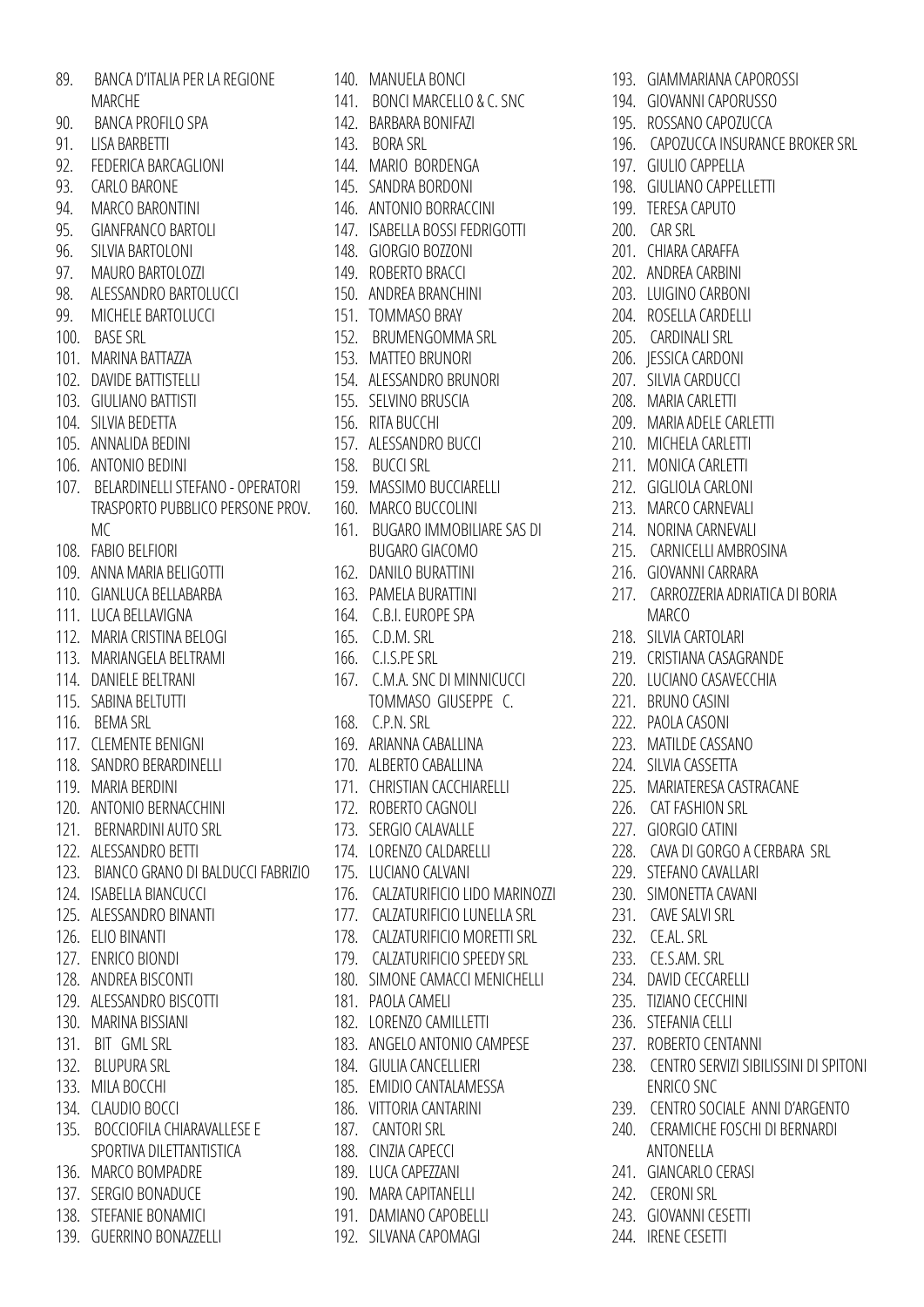245. MARIA LUISA CHECCACCINI 246. BERNARDO CHERCHI 247. TONINO CHERCHI 248. SARA CHIAPPINI 249. GIOVANNI CHIUCCHI 250. ALESSANDRA CHIUSAROLI 251. MARCO CIABATTONI 252. PIERO CIABATTONI 253. ROBERTO CIABATTONI 254. ROBERTO CIACCAFAVA 255. LANFRANCO CIAMBECHINI 256. VERA CIARAFONI 257. GIANCARLO CIARROCCHI 258. CIARROCCHI SRL 259. ELENA SOFIA CIBBELLI 260. GIULIA CICCARELLI 261. CICCIOLI HELVIA RECINA SRL 262. ANGELA CICCONI 263. FABIO CICERONI 264. ENZO CICILIANI 265. IVA CIMARELLI 266. MONICA CIMARELLI 267. ROBERTO CIMARELLI 268. MASSIMO CIMICA 269. SILVIA CINI 270. PATRIZIO CINTIOLI 271. CIOGLI SOLUZIONI DI PRESSI ROSANNA 272. DAVID CIRILLI 273. VALENTINA CIRIONI 274. ANTONIO CIRULLO 275. CIS SRL 276. YURI CIUCCI 277. ALESSIO CIURLUINI 278. MATTEO CIVARDI 279. CIVITANAVI SYSTEMS SRL 280. CLAUDIO CANIGLIA SRL 281. CLIMA SISTEM SRL 282. CM DIFFUSION SRL 283. CO.RI. SRL 284. COAL SOC. COOP. ARL 285. PAOLO COCCHIARA 286. CODMA ORGANIZZAZIONE PRODUTTORI SOCIETÀ COOPERATIVA AGRICOLA 287. COIMA CONSORZIO INDUSTRIALE MARCHE 288. COLLEGIO PERITI AGRARI 289. GIUSEPPE COLONNELLA 290. COLOR DESIRE SRLS 291. ANDREA COLTRINARI 292. LUCIA COLUCCI 293. ANTONIETTA COMPAGNONI 294. EMANUELE COMPAGNUCCI 295. GIACOMO COMPAGNUCCI 296. COMPAGNUCCI GIOVANNI E FIGLI SNC 297. CONAD VALLATO DI MILLETTI LORENZO

SNC

- 298. CONERO CAR SRL
- 299. CONERO CARAVAN SRL
- 300. CONFIDICOOP MARCHE SOC. COOP.
- 301. CONFRATERNITA CORPUS DOMINI
- 302. CONFRATERNITA DEL SS.
- SACRAMENTO DI S. AGOSTINO
- 303. CONSULENZA INDIPENDENTE SRL
- 304. ANNARITA CONTI
- 305. MAURO CONTI
- 306. OLIVIERO CONTI
- 307. SAMUELE CONTU
- 308. COOPERATIVA SOCIALE LELLA 2001 A RL
- 309. COOPERATIVA TRASPORTI FOSSOMBRONE SOCIETÀ COOPERATIVA CONSORTILE
- 310. SARA COPPARI
- 311. FILIPPO CORDELLA
- 312. OMAR CORPETTI
- 313. GIULIA CORRADETTI
- 314. CORRADETTI WATT SRL
- 315. SERGIO CORSETTI
- 316. GENNY CORTI
- 317. ANTONELLA CORTILE
- 318. SARA CORVARO
- 319. CORVATTA SRL
- 320. EMANUELA COSCIA
- 321. COSMO 3 LAVORAZIONE METALLI SRL
- 322. ELISABETTA COSTA
- 323. COSTRUZIONI MELIFFI
- 324. GABRIELE CRIMI
- 325. MARCO CRISCUOLI
- 326. DANILO CROGNALETTI
- 327. CTR SRL
- 328. EMANUELA CUCCHI
- 329. MICHELE CURINA
- 330. WILLIAM CURZI
- 331. CLAUDIO CURZI
- 332. ALFREDO CUTINI
- 333. ANGELO D'AGOSTINO
- 334. LUCA D'AGOSTINO
- 335. DIEGO DAL BEN
- 336. SIMONE D'ANGELO
- 337. PAOLA D'ANNESSA
- 338. GIUSEPPE DARI
- 339. GUISCARDO DE ANGELIS
- 340. PASQUALE DE ANGELIS
- 341. ROSANNA DE ANGELIS
- 342. TOMMASO DE CARO
- 343. ADOLFO DE FILIPPI
- 344. DEBORA DE LUCA
- 345. PATRIZIA DE MARTINO
- 346. RICCARDO DE MASI
- 347. LINDA DE MELIS
- 348. DANIELE DE SANTIS

349. MAURO DE TONI

- 350. DEA CONTRACT SRL
- 351. LUCIANA DEIDDA
- 352. LUCA DEL FEDERICO
	- 353. SONIA DEL MONTE
- 354. ROSSELLA DELLA FELICE
- 355. DEPACARINI 91 SRL
- 356. PIETRO D'ERCOLE
- 
- 357. FRANCESCO D'ERCOLI
- 358. DERMA HEALTH SRL
- 359. GENESIO DI BUO
- 360. ANDREA DI CAMILLO
- 361. LIDA DI CHIARA
- 362. GIUSEPPE DI FRANCO
- 363. MARIA LUISA DI LEO
- 364. SILVIA DI LORENZO
- 365. ALESSANDRO DI LUCA
- 366. DI STEFANO SRL
- 367. GIULIANO DICHIARA
- 368. DIGITOP DI MARONCELLI ENRICO SAS
- 369. SILVIA DIGNANI
- 370. DONATELLA DIGNANI
- 371. ROSETTA DIMITRI
- 372. CATHIA DINI
- 373. FEDERICA DIODOVICH
- 374. ANDREA DIOMEDI
- 375. DISCO BROKET SAS DI GRISOGANI
- 376. DOLCIARIA ARTIGIANA DI GIANNI CORRADO SNC
- 377. DOMA SRL
- 378. ANDREA DOMINICI
- 379. ROBERTO DOMINICI
- 380. TONINO DOMINICI
- 381. ROBERTA DOMIZI
- 382. DOMO IMMOBILIARE SRL
- 383. DOMUS AUREA SRL
- 384. SARA DONATELLI
- 385. GABRIELE DRAGOMANNI
- 386. DRIVE IN STYLE SAS
- 387. DUCANERO SRL
- 388. STEPHANIE MARIE JOSSELYNE DUGUE

394. E. T. ENERGIA E TERRITORIO SERVIZI

TECNOLOGICI SRL 395. ECOLSYSTEMS SRL 396. ECOPOOL SRL 397. EDIL LORONI SRL 398. EDIL MEDA S R L 399. EDILMAR SRL 400. EDILSCAVI S R L

401. EDRA COSTRUZIONI SOCIETA

- 389. MAURIZIO DURANTI
- 390. ALFIO DURASTANTI
- 391. FAUSTO D'URSO
- 392. DYNATEC SRL
- 393. E G DUE SRL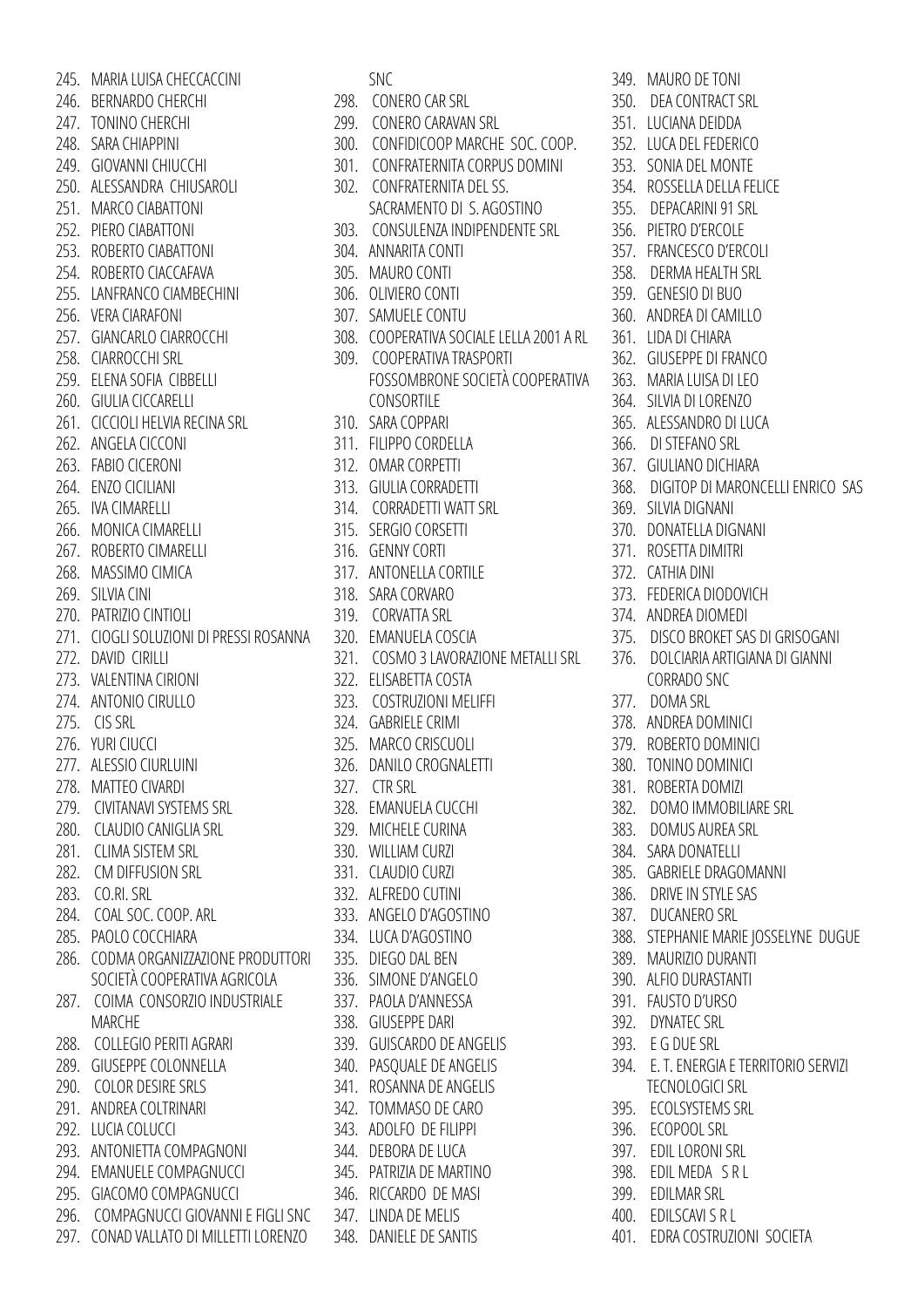| COOPERATIVA                             |
|-----------------------------------------|
| 402. EFFEERRE SOCIETA SRLS              |
| 403. ELECTRIC GAMES DI MOSCIATTI        |
| <b>GIOVANNI SNC</b>                     |
| 404. ELEN SRL                           |
| 405. ELETTRICPRO SRL                    |
| 406. ENERGY EFFICIENCY CONSULTING SRL   |
| 407. ENOMET IMPIANTI SRL                |
| 408. EPKO SRL                           |
| 409. FABRIZIO ERCOLES                   |
| 410. PAOLA ERCOLI                       |
| 411. STEFANO ERCOLI                     |
| 412. ESPANSIONE CITY SRL                |
| 413. MARA ESPOSTO                       |
| 414. EURO ORVEL SRL                     |
| 415. EURO PRO MEC SRL                   |
| 416. EUROCORNICI SRL                    |
| 417. EUROMETALLICA SRL                  |
| 418. EVANGELISTA SRL                    |
| 419. ANDREA EVERARD WELDON              |
| 420. EVOMET SRL                         |
| 421. F.C.F. SRL                         |
| 422. F.LLI BRUNI SNC DI BRUNI MARIANO   |
| NAZZARENO                               |
| 423. F.LLI CICCONI GIANCARLO e SILVERIO |
| 424. F.LLI COLLETTA SNC                 |
| 425. F.LLI NANNI DI NANNI CLAUDIO E C.  |
| S.N.C.                                  |
| 426. FA.BO. CARR SRL                    |
| 427. FA.IN.PLAST SRL                    |
| 428. PAOLO FABBRACCI                    |
| 429. CESARE FABBRO                      |
| 430. MARCO FABI                         |
| 431. FABIO FIORUCCI SRL                 |
| 432. FABRICARTIUM DI PORFIRI ALESSIA    |
| 433. FAGGIOLATI PUMPS SPA               |
| 434. ANDREA FALASCHI                    |
| 435. FALOG SPA                          |
| 436. FAMILY MED SRL                     |
| 437. FRANCO FARAONI                     |
| 438. FARMACIA DOTT.SSA LORENZETTI       |
| <b>MARY E LIDE&amp;C SNC</b>            |
| 439. FARMACIA SAN BIAGIO SNC            |
| 440. CIRO FARNETI                       |
| 441. FASTCOLOR DI PUCCI DENIS&C SAS     |
| 442. SIMONE FATTORI                     |
| 443. LORENZO FATTORINI                  |
| 444. DANILO FAZZI AMICI                 |
| 445. FB BALZANELLI SPA                  |
| 446. FBT ELETTRONICA SPA                |
| 447. GIAMMARIO FEDECOSTANTE             |
| 448. FEDERAZIONE ITALIANA AGENTI        |
| IMMOBILIARI PER COLLEGIO FIAIP          |
| <b>MARCHE</b>                           |
|                                         |
| 449. FEDERAZIONE ITALIANA DELLA CACCIA  |

450. FEDERAZIONE MARCHIGIANA BANCHE 451. CLAUDIO FEDOZZI 452. MARIA FEDERICA FENATI 453. MARCO FERRANTI 454. FRANCA FERRETTI 455. GIULIANA FERRETTI 456. LORIANA FERRETTI 457. NAZZARENO FERRETTI 458. CARLA FERRI 459. SIMONE FERRI 460. FEDERICA FERRI 461. FI M CO S T SOC COOP ARL 462. GIUSEPPE FICIARA 463. FIDOKA SRL 464. DANIELA FILIPPETTI 465. FINAF SPA 466. FINELDO SRL 467. IRENE FINI 468. EMILY FIORELLI 469. FIORELLI COSTRUZIONI SRL 470. DANIELE FIORETTI 471. PAOLO FIORETTI 472. FIT CISL REGIONALE 473. GIAN PAOLO FLAMINI 474. MARCO FLAMINI 475. LIONELLO FLAMINI 476. FOCUS GROUP S R L 477. LEA FOGLIETTA 478. ANDREA FONDATI 479. FONDAZIONE CARIFAC 480. FONDAZIONE CASSA DI RISPARMIO DI PESARO 481. FORAMA SRL 482. FABIANO FORINI 483. MARIA GIOVANNA FORLANI 484. DAVIDE FORMICA 485. TIZIANA FORTUNA 486. FOTOVOLTAICOEQUO SRL 487. LUCIA FRANCESCHETTI 488. MARIKA FRANCIA 489. LUCIANO FRANCIONI 490. MASSIMILIANO FRANCOLINI 491. FRANTOIO VALLE FOGLIA SRL 492. ANTONIO FRAPISELLI 493. ENRICO FRAPISELLI 494. FRATELLI COLA SRL 495. NATALINA FRATTINI 496. MARILENA FRECINA 497. ROBERTO FREDDI 498. FRISA PRESEPI SRL 499. CRISTINA FRITTELLONI 500. FU.SCA. COSTRUZIONI SRL 501. FABIOLA FULGENZI 502. CAMILLO FUSCO 503. FUTURA SRL

504. FUTURA CONGLOMERATI SRL 505. G&G SRL 506. G.L.M. SNC DI MAZZANTI GIORGIO e C. 507. G.R. ELETTRONICA SRL 508. PIETRO GAGGI 509. GAGLIARDA DEI F.LLI LUCIO E GIAMPIETRO MELCHIORRI SNC 510. GABRIELLA MARIA GALASSI 511. DIANA GALDENZI 512. GIULIANO GALDENZI 513. BARBARA GALLI 514. ERMINIA GALLINA 515. MARGHERITA GALLINA 516. GALLO CUCINE SRLS 517. RAFFAELLA GALLUCCI 518. ANTONINA GAMBACCINI 519. GIACOMO GAMBINI 520. GAP SRL 521. LILIANA GARA 522. ANGELICA RITA GASPARI 523. DANIELA GASPARRINI 524. UMBERTO GASPERONI 525. VALENTINA GATTARI 526. ERIKA GATTI 527. MARISA GATTINI 528. MARINA GAZZONI 529. GEDA SRL 530. GENERAL SERVICE SRLS 531. GENERALE CALCESTRUZZI SRL 532. ABRIOLA GENERALI 533. LUCA GENNAIOLI 534. MARCO GENTILI 535. GEOSONDAGGI SAS DI CAPONI MARIS A&C. 536. GEST GROUP SRL 537. GERMANA MARIA GIACINTI 538. MARICA GIACINTI 539. FEDERICO GIACOMOZZI 540. LUDOVICA GIACOMOZZI 541. LUIGINO GIACOPETTI 542. STEFANO GIACOPONI 543. LUCIA GIADA 544. GERMANO GIAMMARIA 545. CHIARA GIAMMARINI 546. FABIOLA GIAMPAOLETTI 547. MICHELA GIAMPAOLI 548. FABIANA GIAMPAOLI 549. ALICE GIAMPIERI 550. GIANCAMILLI ERMINIO E C. SOCIETA' AGRICOLA 551. ANTONIO GIANCOLA 552. MONICA GIANCRISTOFARO 553. MARISA GIANFELICI 554. SARA GIANFELICI 555. GIUSEPPE GIANNETTI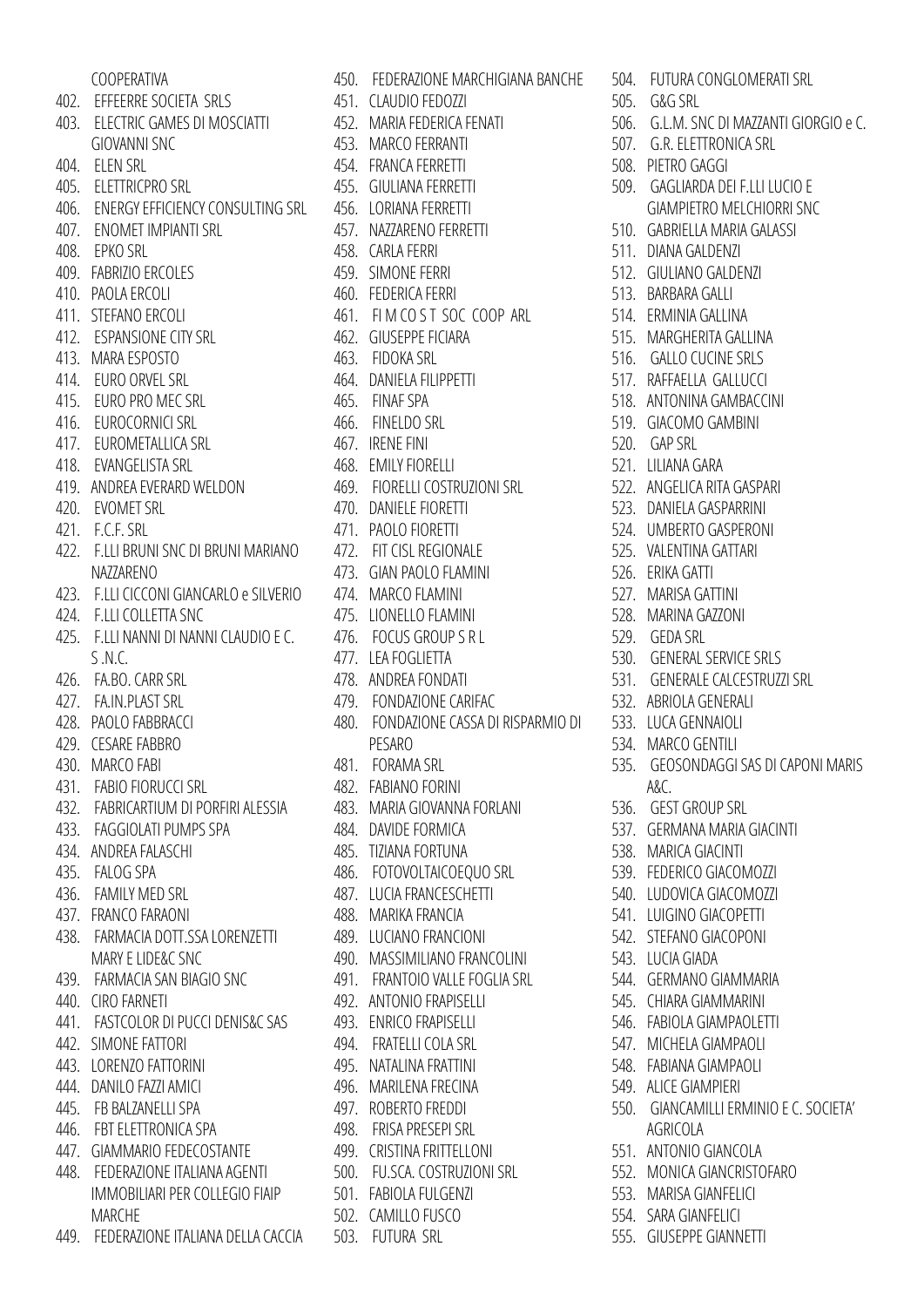- 556. GIAMPIERO GIANNOTTI
- 557. MARCELLO GIARDINAZZO
- 558. MAURIZIO GINESTRA
- 559. TERESA GINORI CONTI
- 560. GIOMAR DI RUTOLINI GIORGIO E FENZI MARCO
- 561. MARGHERITA GIOMARO
- 562. PAOLA GIORGI
- 563. RICCARDO GIORGI
- 564. ROBERTO GIORGINI
- 565. VINCENZO GIOVAGNOLI
- 566. MARISA GIROLAMI
- 567. NICOLA GIROTTI
- 568. ROBERTO GIUSTI
- 569. FOLCO GIUSTI
- 570. GOLDEN YACHT DI ASSICURATO CATELLO
- 571. GOLDLINE SRL
- 572. GORETTI STUDIO DESIGN DI GORETTI CLAUDIO
- 573. SANDRA GRADOZZI
- 574. GRAFIC DI CLAUDIO INNAMORATI
- 575. GRAFICA SARNANESE SNC DI PERUGIN
- 576. GRAFICHE FEDERIGHI SRL
- 577. MICHELE GRANATIERO
- 578. GRANPANDA ITALIA DI LI YIWEN
- 579. ANDREA GRASSETTI
- 580. CATIUSCIA GRAZIOSI
- 581. ENNIO GRAZIOSI
- 582. GREMAN SRL
- 583. GIORGIO GRIMALDI
- 584. GIACOMO GRINI
- 585. MAGDA GROSSI
- 586. GROTTAMMARE DISTRIBUZIONE SRL
- 587. GSB SRL
- 588. GIANCARLO GUADAGNOLI
- 589. MASSIMO GUALANDRI
- 590. GUALDESI SAS DI GUALDESI LAURO&C .
- 591. IRENE GUARANDELLI
- 592. CINZIA GUARDATI
- 593. SERGO GUERCIO
- 594. MARIA GRAZIA GUERRA
- 595. EMIDIO GUERRIERI
- 596. FERNANDA GUERRIERI
- 597. CLEMENTINA GUERRINI
- 598. MANUELA GUGLIELMO
- 599. GEORGINA GUINOVART
- 600. HALLEY INFORMATICA SRL
- 601. HOTEL LORI SRL 650. LC SPA
- 602. HOTEL SUNRISE DI TREVISANI EMILIO 651. LCJ SPA SRL
- 603. HYDROWATT SPA
- 604. I.P.S.A. SPA
- 605. I.T.P. INIZIATIVE TURISTICHE
- 606. CARLA IANUA
- 608. IDROMAX DI GENTILI MASSIMILIANO 609. IF… SRL 610. IL CASTORO SOC.COOP. A R.L. 611. IL MONDO DELLE FIABE SRL 612. IMMOBILIARE 2001 SRL 613. IMMOBILIARE FONTE SPINA SRL 614. IMPIANTISTICA ELETTROWATT 615. GABRIELLA INCHINGOLO 616. INTERMARK AVIOSISTEMI SRL 617. INTERSTAMPI SRL 618. ISA AUTOBLOCCANTI DI DOMAGALSKA IZA E DIDOMAGALSKA IZABELA ANNA 619. ISTITUTO PIE CONVITTRICI 620. ITALIAN TOBACCO MANUFACTURING 621. JESI CAFFE DI GARA SAMUELE 622. JESI SPORTING CLUB SRL 623. JR13 PROGRESS SRL 624. VYTAUTE KACINSKAITE 625. KBJ SAS DI MAZZANTI GABRIELE 626. MBYETI KLODJAN 627. KOSMOLAM SRl 628. OKELA KOTA 629. L ANGOLETTO DI NEDELCU MARIUS 630. LA CAMPANA SOCIETA COOPERATIVA AGRICOLA 631. LA CASA DEL FORMAGGIO DI PETRINI ULDERICO SNC 632. LA CEREALICOLA SRL 633. LA MARINA DORICA SPA 634. LA PASTA DI ALDO ALZAPIEDI MARIA 635. LA PERLA SOC.COOP.SOC. ONLUS 636. LA SANITARIA FOGLIARDI SRL 637. LA SCALA DEI F.LLI COLLETTA 638. LABORATORIO ANALISI DOTT. FIORONI SRL 639. ROMINA LACCHE 640. GRAZIANO LANZI 641. LARDINI SPA 642. GIACOMO LARGHETTI 643. DANIELE LATINI 644. RAOUL LATINI 645. STEFANIA LATINI 646. ELEONORA LATINI 647. ALESSANDRA LATTANZI 648. MARIETTA LAURO 649. LAVANDERIE FALLERI SNC DI ALLERI ANNA 652. LE DELIZIE DEL BORGO SNC 653. LEAD TIME SPA 654. SIVLIA LELI 655. VELERIA LEONI

656. CAMILLA LEPRETTI

607. IDRAULICA AMBIENTE SRL

- 657. VLADI LETIZI
- 658. ANDREA LIBERATI
- 659. LINEA INOX DI BARCHIEDI E BASTARSI SNC
- 660. ROSARIO LIONELLO
- 661. EDDY LOMBARDI
- 662. MARCO LOMBARDI
- 663. ELEONORA FRANCESCA LOMBARDO
- 664. SILVANO LORENZI
- 665. BRUNO LORETANI
- 666. MONICA LORETANI
- 667. DANIELA LORETELLI
- 668. ALBERTO LORI
- 669. LUCA SRLS
- 670. STEFANIA LUCERNONI
- 671. FABRIZIO LUCHETTA
- 672. ALBERTO LUCHETTI
- 673. CARLO LUCHETTI
- 
- 674. NICOLINO LUCHETTI
- 675. CORRADO LUCIANI
- 676. PERTICAROLI LUCIANO
- 677. LUCIFER IMPIANTI ELETTRICI DI FERRONI GIAMPAOLO
- 678. TERESA LUCINI
- 679. SABRINA SIMONA LUZI
- 680. M SOLUZIONI DI MATTEO MEI
- 681. MA.FR.O. DI FRANCO ORTOLANI SNC
- 682. DARIO MACCARONI
- 683. ELENA MACCARONI
- 684. BARBARA MACCIONI
- 685. ANNA MACELLARI
- 686. MAURIZIO MACELLARI
- 687. MICHELA MACELLARI
- 688. ROBERTO MACRELLI
- 689. PAOLO MAGALDI
- 690. VALERIA MAGALDI
- 691. MAGINI CARNI SRL
- 
- 692. FRANCESCO MAGRINI
- 693. QUINTO MALERBA
- 694. MAM DI AUSILI MAURIZIO
- 695. SERGIO MAMMANA
- 696. MARCO MANASSE
- 697. LUCIA MANCINELLI
- 698. STEFANO MANCINELLI
- 699. LUIGI MANCINI
- 700. MANUELA MANCURTI
- 701. MARTA MANDOLINI
- 702. ROBERTO MANDOLINI 703. LUCIANO MANNOCCHI

704. GIUSEPPINA MAOLONI 705. ALBERTO MARANGONI 706. ELEONORA MARASCA 707. ARIANNA MARASCHINI 708. PIERGIORGIO MARCHEGIANI 709. ROBERTO MARCHEGIANI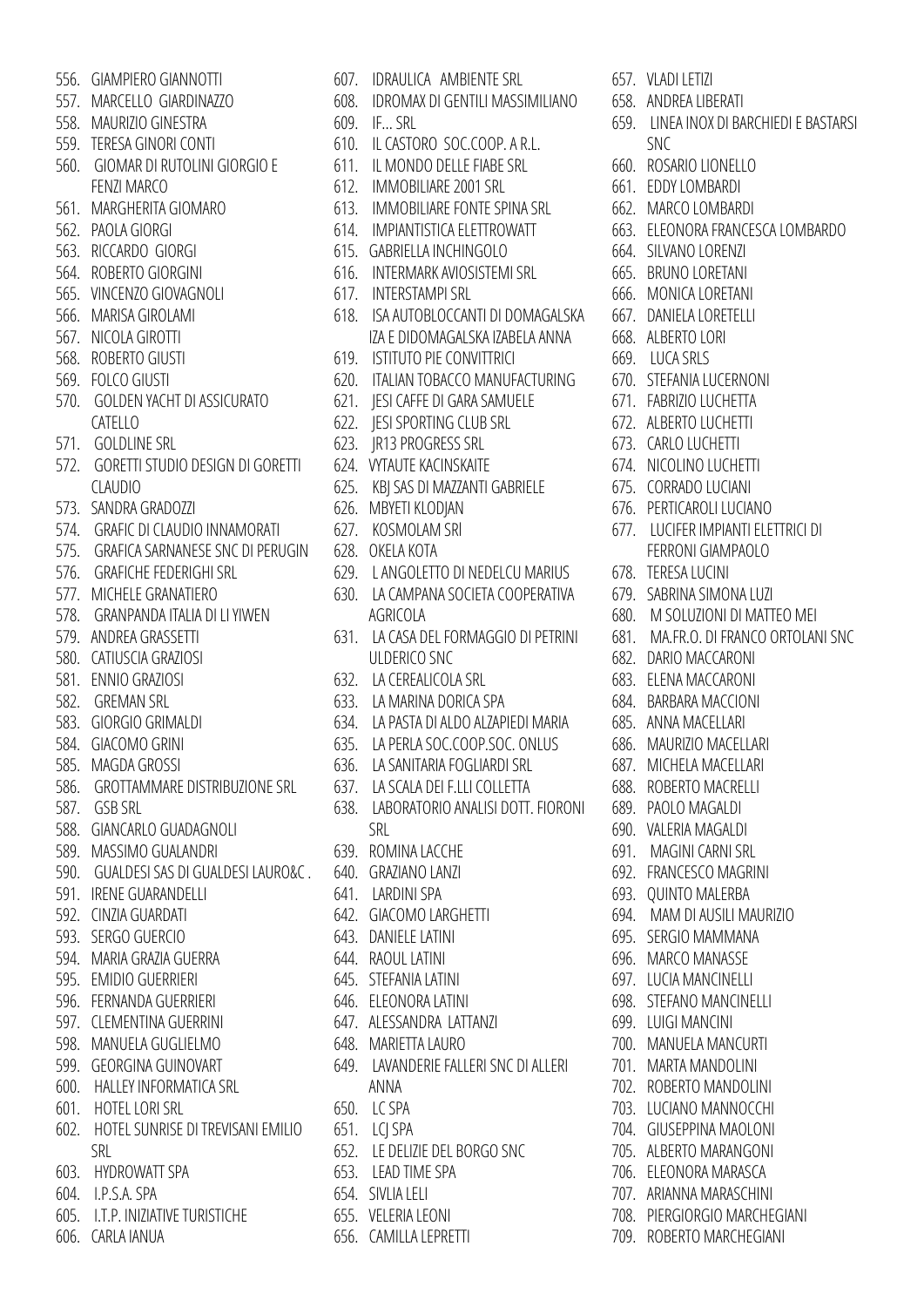710. CHIARINA MARCHETTI 711. FIAMMETTA MARCHETTI 712. FRANCO MARCHETTI 713. ANNA CHIARA MARCHIONNI 714. ALBERTO MARCHIONNI 715. STEFANO MARCOLINI 716. LEONARDO MARCONI 717. MATILDE MARCONI 718. MICHELE MARCONI 719. QUINTO MARCONI 720. VANESSA MARCONI 721. FEDERICA MARCONI 722. SIRO MARIANI 723. PAOLO MARINANGELI 724. ALESSIO MARINELLI 725. FEDERICO MARINELLI 726. GIORGIO MARINI 727. MASCIA MARINI 728. SANDRO MARIOTTI 729. MASSIMILIANO MARRUCCI 730. GILBERTO MARTEDI 731. DONATO MARTINELLI 732. FABRIZIO MARTINELLI 733. ANDREA MARTINI 734. ALESSANDRA MARTORELLA 735. MELANIA MARUCCI 736. PAOLO MARZIALI 737. ANDREA MARZIALI 738. GIOVANNI MARZILIANO 739. LUCA MARZOLA 740. DANIELE MASSIMO 741. ANDREA MASSOTTI 742. EMANUELA MASTRIFORTI 743. FRANCESCA MATRICARDI 744. LAURA MATRICARDI 745. MAURIZIO MATTEUCCI 746. ELIO MATTIACCI 747. ANDREA MATTIACCI 748. LUIGINA MARIA MAURIZI 749. MARCO MAZZACANI 750. FABRIZIO MAZZIERI 751. MATTIA MAZZIERI 752. ALESSANDRO MAZZIERI 753. LUISA MAZZOCCHI 754. MECCANICA OMBU SNC DI KWANSNIK 755. MECCANO SPA 756. MECELLA SRL 757. MED SYNERGY BIO SRL 758. ELISA MEDAGLIA 759. DANIELE MEDICI 760. MEDLAV CONSUL DI COLLAMATI VITO&C. SNC 761. SARA MEDORI 762. FRANCESCO MEI 763. ANNA MELCHIORRI

764. FERDINANDO MELONI 765. AZIZ MEMA 766. SIMONETTA MENCHINI 767. MENERVA SRLS 768. ANNA MENGARELLI 769. MARCO MENGARELLI 770. FRANCESCO MENGASCINI 771. MAURILIO MENICHELLI 772. NOVELLA MENTINI 773. MERIDIANA COOPERATIVA SOCIALE 774. MESSER CHICHIBIO 775. MESSERSI SPA 776. METANIFERA FERMANA SRL 777. ALESSANDRO MEZZOPERA 778. MGR SRL 779. MIB SRLS 780. ROBERTO MICHETTI 781. MIDATEC IMPIANTI SRLS 782. PIERO MILOZZI 783. SALVATORE MINETTI 784. SANDRO MINNONI 785. PIERO MIRRA 786. TABRIZI MOAYED BAHARLOU 787. MOBILPREF SPA 788. MOBILSPAZIO SRL 789. CARLA MOGETTA 790. ANDREA MOLINELLI 791. EMANUELE MONACHESI 792. VITTORIO MONDAINI 793. ROSA MONTANARI 794. NATALE MONTANARI 795. ROBERTA MONTECCHIARI 796. ROSSANA MONTEROSSO 797. CLAUDIO MONTERUBBIANO 798. GIORGIA MONTERUBBIANO 799. ORIETTA MONTESI 800. SABRINA SIMONA MONTEVIDONI 801. DARIO MONTEVIDONI 802. GIANLUIGI MONTIRONI 803. DANIELE MORBIDELLI 804. MARIA MORELLI 805. MICHELE MORELLI 806. MORETTI COMPACT SPA 807. ALESSANDRO MORI 808. CLAUDIA MORI 809. MARIA MORLACCO 810. MONICA MORONI 811. PIETRO MORRESI 812. LORIS MORRESI 813. MARIA STEFANIA MORRI 814. SUSANNA MOSCA 815. MOSCHUS SRL 816. FRANCESCO MUSCOLINI 817. MYWAY SRL 818. ANTONIETTA NARDI

819. FABRIZIO NARDINI

- 820. GIANCARLO NASINI
- 821. NAVIGAZIONE MONTANARI SPA
- 822. ANTONELLA NESPECA
- 823. NET COMPUTER SNC DI TARSI DENIS E NERI
- 824. NEW SYSTEM SRL
- 825. NGMS SRL
- 826. PAOLO NIGRELLI
- 827. LUIGI NORCINI
- 828. FIORENZO NOVELLI
- 829. MICHELE NOVELLI
- 830. RODOLFO NOVELLI
- 831. STEFANO NOVELLI
- 832. O K SNC DI ROSSI ROBERTO DE ANGELIS MAURO
- 833. O.M.C.E. DI ROCCHETTI AMLETO
- 834. OFFICINA MECCANICA TONI ALDO
- 835. GIORGIA OGLIASTRO
- 836. GIANCARLO OLIVETTI
- 837. DONATELLA OLIVIERI
- 838. OMNIA SRL UNIPERSONALE
- 839. ORIETTA OPPIONI
- 840. OPTIMAMENTE SRL
- 841. ORA INGEGNERIA E ARCHITETTURA STPSR
- 842. GIAMPAOLO ORLANDI
- 843. FABIO ORTENZI
- 844. SAMUELE ORTOLANI
- 845. MICHELA ORTOLANO
- 846. OSSERVATORIO APPALTI SRL
- 847. OLIMPIO OTTAVIANI
- 848. OTTICA VISIONE DI RAMOVECCHI PAOLA
- 849. OVERNET PC DI AMADIO GIORGIO SAS
- 850. PAOLA OVI
- 851. GINA PACENTI
- 852. RICCARDO PACI
- 853. CINZIA PACINI
- 854. RITA PACINI
- 855. SILVIO PAGLIARI
- 856. RAFFAELLA PAGNANINI
- 857. SIMONE PAGNIN
- 858. MARIA PAGNINI
- 859. MARIA CLAUDIA PAGNOTTA
- 860. NADIA PALAZZINI
- 861. ALFREDO PALMIERI
- 862. GIANLUCA PALMIERI
- 863. GIORGIO PALOMBINI
- 864. PANACEA SRL
- 865. CHIARA PANDOLFI
- 866. PANIFICIO F.LLO MARI ANGELO E SAURO
- 867. ANGELO PAOLETTI
- 868. GIACOMO PAOLETTI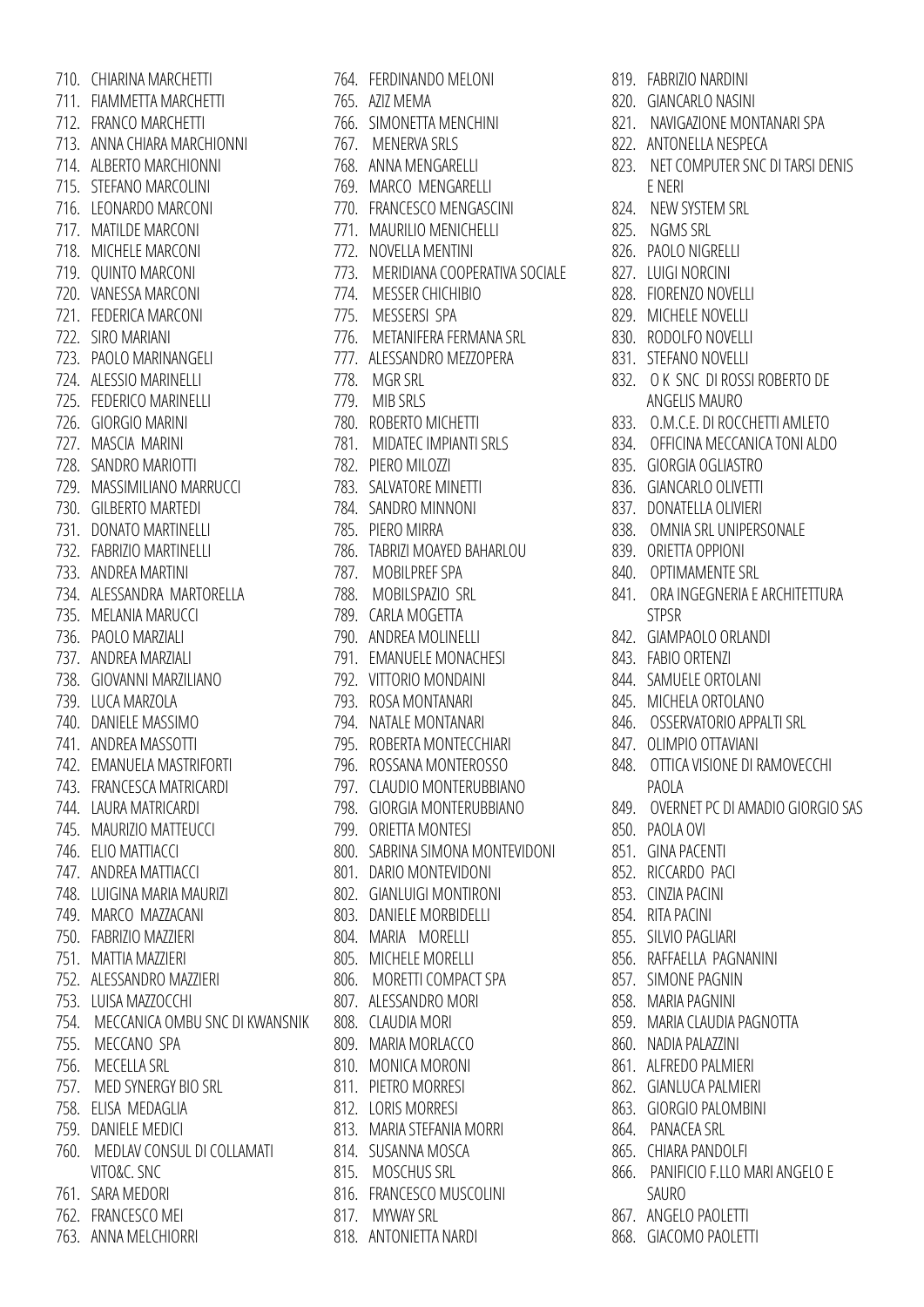869. STEFANIA PAOLINI 870. PAOLINI SERGIO SRL 871. ANDREA PAOLONI 872. LUCA PAOLOROSSI 873. MARIA LAURA PAOLUCCI 874. MARIA ANDREA PAONE 875. PIER GIORGIO PAPA 876. FEDERICA PAPA 877. PAOLOCLAUDIO PAPI 878. MATTEO PASCUCCI 879. MAURIZIO PASQUARIELLO 880. FRANCESCO PASSAROTTI 881. SAURO PASSERI 882. ILARIA PASTOCCHI 883. GUIDO PATRIZI 884. LUCA PAVANATI 885. MIRCO PAVANI 886. PCM MECCANICA SRL 887. GLAUCO PELA 888. MAURIZIO PELACANI 889. GABRIELLA PELAGALLI 890. FEDERICA PELLINI 891. DINO PENNACCHIONI 892. GABRIELE PENNACCHIONI 893. PENSIONI SERVICE SRL 894. GABRIELLA PERETTI 895. MASSIMO PERINI 896. MARTINA PEROTTI 897. LEONE PERRONE 898. PATRIZIA PERTICARA 899. BARBARA PERUGINI 900. ALESSANDRO PESARESI 901. PAOLO PETRACCI 902. LUCA PETRELLI 903. MARIA TERESA PETRELLI 904. ANDREA PETTINARI 905. MARIARITA PIANGIARELLI 906. GENNARO PICARELLI 907. MARIO PICOTTI 908. GIACOMO PIERANTONELLI 909. GIANCARLO PIERANTOZZI 910. ILARIO PIERBATTISTA 911. LUIGI PIERFEDERICI 912. ERMANNO PIERGIACOMI 913. ANTONIO PIERINI 914. DEBORA PIERPAOLI 915. DONATELLA PIERUCCI 916. CINZIA PIERUCCI 917. PIETRELLI SRL 918. SIMONE PIGLIAPOCO 919. SIMONE PINTI 920. CRISTINA PINZI 921. PATRIZIA PIRRO 922. LEONARDO PISANI 923. VALENTINA PISELLI

924. GIORGIO PISTONESI 925. PLASTITALIA SRL 926. PLAST-MECCANICA SPA 927. PLUS SAS DI AUBERT ALFREDO 928. PMGTEC SRL 929. SIMONE POETA 930. FILIPPO POGGI 931. ALFONSO POGGIO 932. ANTONIO POLETTO 933. GIUSEPPE POLETTO 934. MICHELE POLONI 935. RAUL POLONI 936. LUCA POLVERARI 937. PAOLA POLVERARI 938. ALESSANDRO POMPA 939. MARIA PONTELLINI 940. ATTILIO PORFIRI 941. MARIA POTETTI 942. SILVIA PRANZETTI 943. PRASSI STUDIO ASSOCIATO 944. GENNY PRIMUCCI 945. PRINK 382 DI PIERGIACOMI FRANCESCA 946. PRIVATE SAS DI PIGNATI PRIMO 947. DONATELLA PROCICCHIANI 948. PROFILGLASS SPA 949. PROMETEO SRL 950. FRANCESCO PROPERZI 951. PROSPETTIVE SOC. COOP. SOCIALE 952. GIULIA PRUNAS TOLA ARNAUD 953. PUL VAL DI CHIENTI SOC. COOP. 954. GIANLUCA PULCINI 955. GIOVANNI PULCINI 956. GINO QUADRELLI 957. QUADRIFOGLIO ASSICURAZIONI SNC DI IANDENNA - LAPPA 958. FAUSTO QUATTRINI 959. DAVIDE QUATTRINI 960. RICO SRL 961. GAETANO RACCOSTA 962. FRANCESCO RADICIONI 963. AROLDO RADONI 964. MASSIMO RAFFAELI 965. MARIO RAFFAELLI 966. FRANCO RAGGETTA 967. TOMMASO RAGGETTA 968. GIOVANNA RAGGI DE MARINI 969. UGOLINO RAMAZZOTTI 970. STEFANO RAMAZZOTTI 971. ADRIANO RAPARO 972. SIMONE RECCHI 973. REHA SERVICE DI PALADINO GIUSEPPE 974. REMATARLAZZI SPA 975. COSTANZA RENZETTI 976. TOMMASO RENZI

977. FABRIZIO RENZI 978. RES CONSULTING SOCIETA TRA PROFESSIONISTI 979. RHUTTEN SRL 980. ALESSANDRA RIBECA 981. CLAUDIO RIBICHINI 982. MICHELE RIBICHINI 983. PAOLA RICCA 984. RICCARDI COSTRUZIONI SRL 985. PAOLA RICCI 986. PATRICIA RICCI LOTTERINGI DEL RICCIO 987. VALENTINO RICOTTA 988. ALESSANDRO RIDOLFI 989. ALESSIA RINALDI 990. RENZO RINALDI 991. RISTORANTE LA CHIUSA DA CAROLA DI VICO FIORELLA SNC 992. ELEONORA RITA 993. MARCO RITRECINA 994. MAURO ROBERTO 995. ROCCHEGGIANI SPA 996. ROLAND DG MID EUROPE SRL 997. GRAZIA ROMITI 998. LUCIANO ROMITI 999. RICCARDO ROMITI 1000. LUANA ROMOLI 1001. ELENA RONCALDIER 1002. ROSA GINO & C. SNC 1003. ANTONIO ROSALI 1004. FABRIZIO ROSATI 1005. ROSMARINO SRL 1006. MAURO ROSSI 1007. MONICA ROSSI 1008. GIOVANNI ROSSINI 1009. MARINELLA ROSSINI 1010. STEFANO ROSSINI 1011. ISABELLA ROSSOLINI 1012. ROTARY CLUB DI FALCONARA 1013. MASSIMILIANO ROTILI 1014. WILLIAM RUGGERI 1015. KATIA CARMELA RUGGIERO 1016. S.C.S. SOCIETA COSTRUZIONE STAMPI SRL 1017. S.G.M. SUOLIFICIO SRL 1018. S.T.I. SRL 1019. FABIO SABATINELLI 1020. MARCO SABBATINELLI 1021. ALESSANDRO SABBATINI 1022. LUIGI SABBATINI 1023. SABRY MAGLIERIA SRL 1024. DANIELE SACCHETTI 1025. NADIA SACRIPANTI 1026. SAGRETTI 1027. UBALDO SAGRIPANTI 1028. MICHELE SALARI PECCICA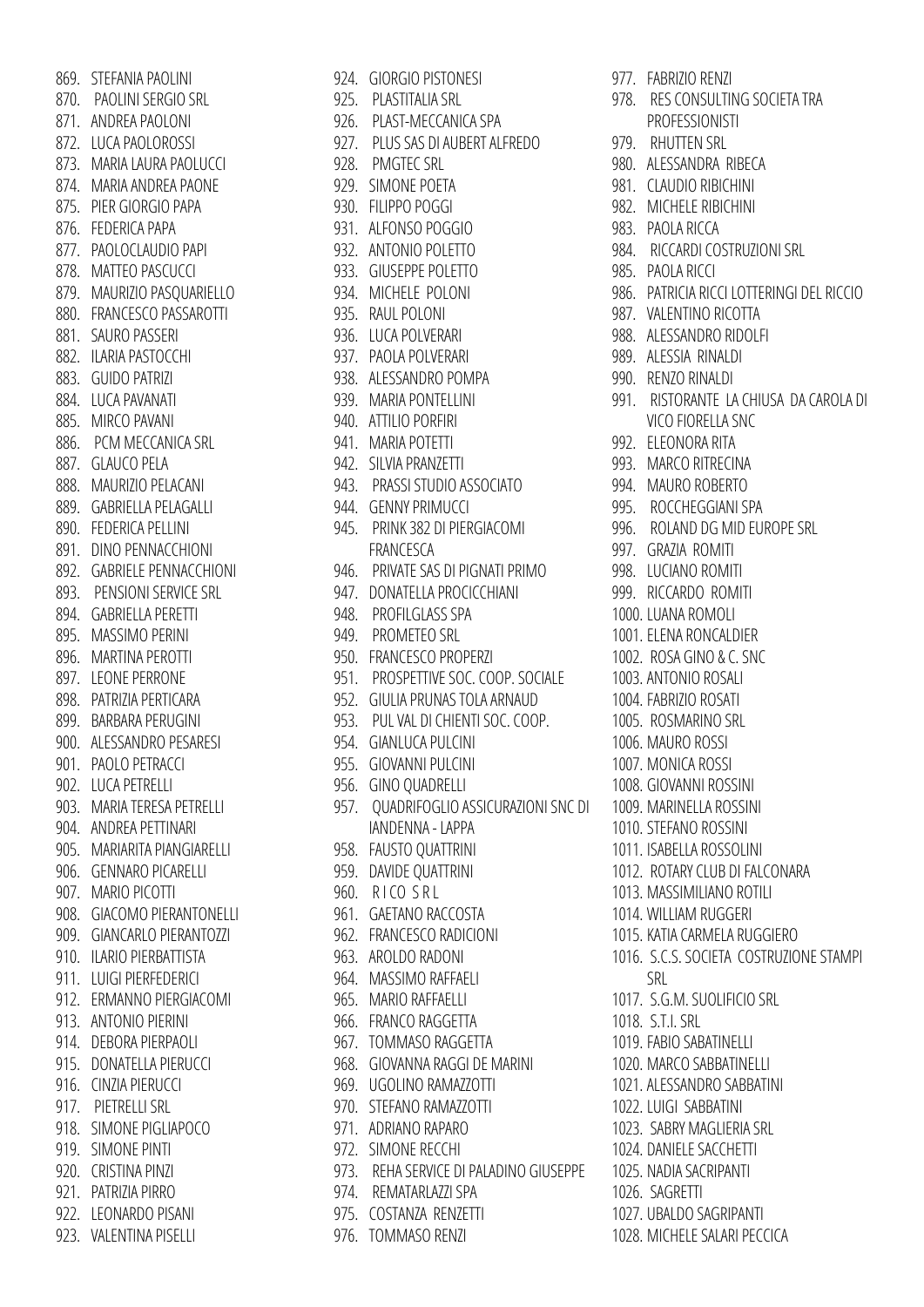1029. LUCA SALUCCI 1030. SALUCCI SRL 1031. MASSIMO SALVATELLI 1032. SANDRO SALVUCCI 1033. STEFANIA SALVUCCI 1034. VALENTINA SALVUCCI 1035. MONICA SAMPAOLESI 1036. SAMPOGNALEONARDO e C. SRL 1037. PATRIZIO SANGUIGNI 1038. FILIPPO SANI 1039. RICCARDO SANSONETTI 1040. SANTA MARTA COOPERATIVA SOCIALE 1041. KATIA SANTARELLI 1042. SELENE SANTARELLI 1043. CASIMIRO SANTARELLI 1044. EMANUELE SANTILLI 1045. FRANCESCO SANTINELLI 1046. WILSON SANTINELLI 1047. PAOLO SANTIROCCO 1048. PAOLO SANTOLINI 1049. GIULIO SANTONCINI 1050. ENNIO SANTONI 1051. MARIO SANTONI 1052. PAOLO SANTONI 1053. NELSON SARRAS BASSAM 1054. LORETTA SARTARELLI 1055. RITA SARTINI 1056. ROSSANO SAUDELLI 1057. LUCAS PASQALE SAVARESE 1058. ALESSANDRO SCARABOTTO 1059. PIERO SCARANO 1060. CINZIA SCARIGLIA 1061. ROBERTO SCARPELLINI 1062. MARIA SCARPETTA 1063. TIZIANA SCARPETTA 1064. FERDINANDO SCARTOZZI 1065. PAOLO SCHIAROLI 1066. BRUNO SCHIAVONI 1067. CLAUDIO SCHIAVONI 1068. FLORIANO SCHIAVONI 1069. DOMENICO SCHIPSI 1070. SCHNELL SPA 1071. SCI.PA. SRL 1072. SABINA SCIAMANNA 1073. ENRICO SCOCCINI 1074. ANDREA SCOCCO 1075. STEFANO SCORCELLETTI 1076. SCRIBA CONSULT SRL 1077. ROBERTO SCUPPA 1078. SEA - SERVIZI ECOLOGICI AMBIENTALI 1079. SEA ENGINEERING SOCIETA COOPERATIVA 1080. DANIELA SEBASTIANELLI 1081. DELIA SEGATTINI 1082. SELITA COSTRUZIONI SRL 1083. CRISTINA SENESI

1084. SENIOR SRL 1085. FABIO SERAFINI 1086. ORIANO SERAFINI 1087. STEFANO SERENA 1088. SERGIO PIERETTI ASSICURAZIONI SRL 1089. RICCARDO SERI 1090. SERIART SRL UNIPERSONALE 1091. MAURIZIO SERINI 1092. PAOLO SERINI 1093. MILIANA SERLONI 1094. ANDREA SERVILI 1095. SERVIZI INTEGRATI SRL 1096. SERVIZI STRADALI DI MARINELLI VALENTINA SNC 1097. GIOVANNI SEVERI 1098. MARIA SILVIA SEVERI 1099. GIANDOMENICO SGOLASTRA 1100. SHOP EVENTI DI FORTUNA CARMELO 1101. SI BIO DI PREMICI SILVIA E ALEANDRI VINCENZO SOC SEMPL AGRICOLA 1102. SIBE SRL 1103. SIGE - SPA 1104. ALESSANDRO SILENZI 1105. GIUSEPPINA SILVESTRI 1106. MATTEO SIMONCELLI 1107. SIROPIC DI SISTI ROBERTO 1108. SISTEMI SRL 1109. SLESTE DI BARBACCI STEFANO SNC 1110. SABRINA SIMONA SMACCHIA 1111. GINO SOCCI 1112. SOCIETÀ AGRICOLA F LLI BARBIERI SS 1113. SOCIETÀ AGRICOLA GNOMA 1114. SOCIETÀ AGRICOLA HERBIO SS 1115. SOCIETÀ AGRICOLA SANTANDREA DI BERNARDINI PAOLA 1116. SOCIETA COOPERATIVA PESCATORI 1117. SOCIETA EDA SAS PASCUCCI BOLOGNINI 1118. SOCIETA AGRICOLA GABBI DI MICHETTI ROBERTO&C. SS 1119. SOCIETA' AGRICOLA IL TRIBBIO SS 1120. SOCIETA AGRICOLA PELOSI VENANZIO MARIO E MANCINELLI AUGUSTA SS 1121. SOGEPAL SRL 1122. SOLARI LUIGI 1123. SOMIGROUP SRL 1124. SORDONI SAS DI SORDONI MARCEL  $LO$  E C. 1125. MASSIMO SPADI 1126. ADELE SPADONI 1127. ROBERTINO SPADONI 1128. SPADONI MAURIZIO E FLAVIO SS 1129. FEDERICA SPALLETTI 1130. DIEGO SPARACIARI 1131. SPECIAL SERVICE DI DE ANGELIS

MARCO

1132. SPEDIL SRL 1133. TANIA SPELTA 1134. MARIA SPERNANZONI 1135. SPIDER SYSTEM SRL 1136. MARINA SPINA 1137. CHRISTIAN SPOSETTI 1138. ANDREA STACCHIOLA 1139. MARIA STAID 1140. STAMPI STYLE DI TARABELLI SRL 1141. MARIA GRAZIA STEFANETTI 1142. STELLA SHOW DANCE ASSOCIAZIONE SPORTIVA 1143. STILNOVO DI VALERIO CAMPANELLI 1144. ANDREA STORANI 1145. ANDREA STORONI 1146. STUDIO GIUNTI SRL 1147. STUDIO TECNICO ASSOCIATO MARCHEGIANI 1148. STUDIO VETERINARIO ASSOCIATO FALCONI FABBRI 1149. SURETE SRL 1150. T.M.A. 2 SRL 1151. T.R.M. DI FULGENZI FULVIO E C. SNC 1152. T.R.M. SRL 1153. TA.G. METAL SRL 1154. CARLO TABONI 1155. TACCHIFICIO ARES SRL 1156. CATERINA TACCONI 1157. ORNELLA TAFELLI 1158. FRANCESCOMARIA TAFFETANI 1159. PAOLO TAMANTI 1160. UBER TAMBURINI 1161. ENNIA TAMBURRINI 1162. LUCA TANGHERLINI 1163. PATRIZIA TARABELLI 1164. TARABELLI MARMI SRL 1165. FRANCESCO TARANTELLI 1166. TARANTINI ASSICURA SRL 1167. TARGOTECNICA S R L 1168. ANDREA TARSI 1169. STEFANO TARTABINI 1170. TERESA TASSI 1171. TB MARMI SRL 1172. TECNA SRL 1173. TECNO BUILDING SRL 1174. TECNO PROGETTI SAS 1175. TECNOMEDICAL SRL 1176. TECNOSYSTEM DI MANIERI SRL 1177. TERESA TEMPERA 1178. STEFANO TEMPESTINI 1179. TENCO CLEAN DI MANCINELLI FRANCO 1180. TEOX SRL 1181. IVANO TERENZI 1182. TERMOTECNICA RAGAINI F.LLI E C. SNC 1183. GIOVANNI TESEI 1184. ANNAMARIA TESTA